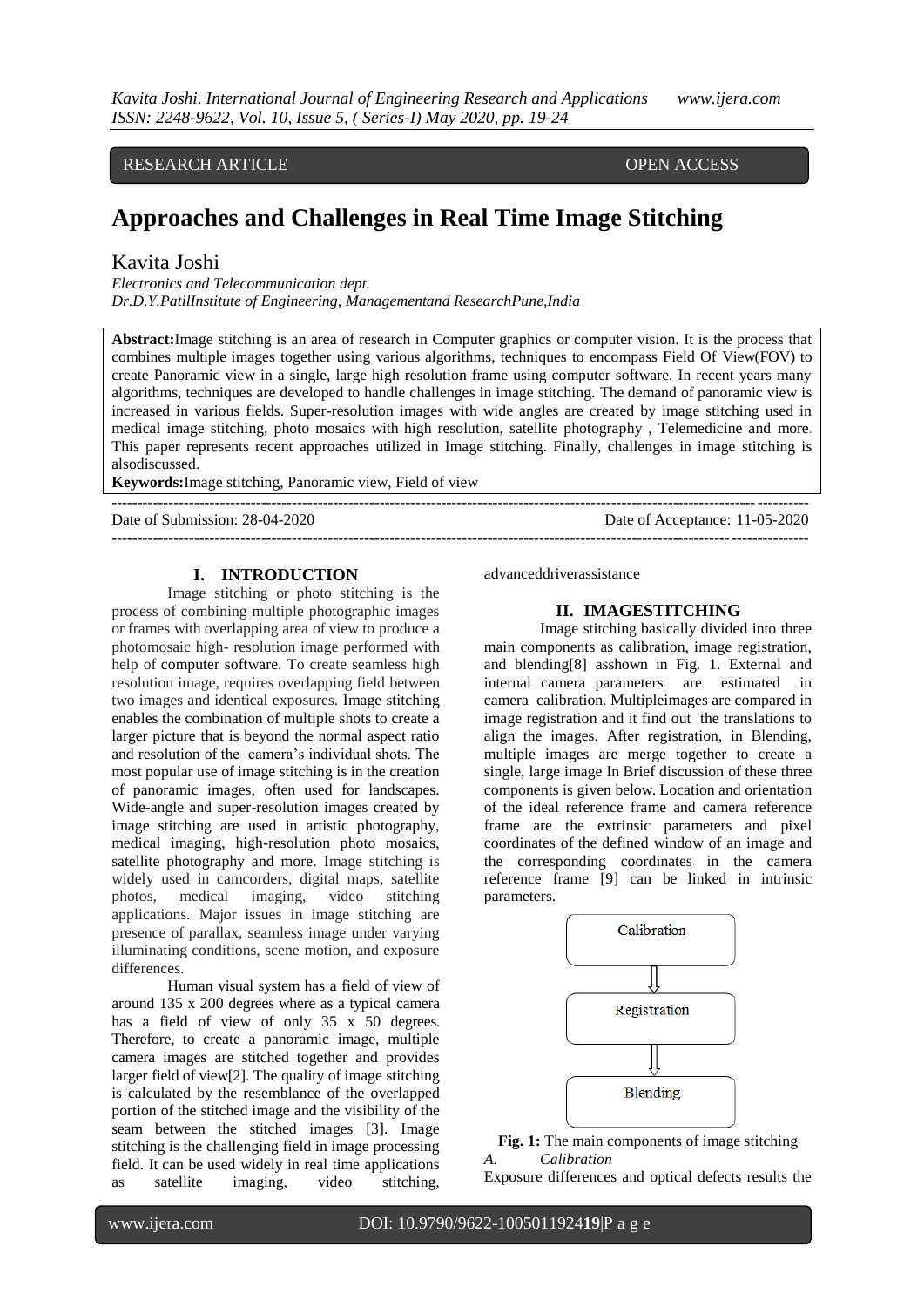differences between ideal lens model and camera lens combination. Image calibration minimizes this difference[8]. 3-D image can be reconstructed from the pixel coordinates of the image by recovering the intrinsic and extrinsic parameters of a camera.

## *B. Registration*

Image registration is the core of an image stitching process. It is the process of transforming different sets of data as multiple photographs, sensor images etc. It creates geometric correspondence between the images and hence we can compare these images and can apply other steps properly. [20]. Inthis technique, two or more images which are captured from different point of perspectives arealigned.

#### *C. Blending*

Image Blending executes the adjustment figured out in image calibration as remapping of the images, color correction between images. Images are merged to create a seamless large image. The seam while stitching can be reduced with gain adjustment. It minimizes the difference between the overlapping pixels intensities of the two images. Alpha feathering and Gaussian pyramid are the two well knownmethods of blending[10]. The cases where well aligned image pixels are present with only differenceinintensity between two images, then alpha blending works extremely well. Gaussian pyramid [20] is another popular approach where images at two different frequency bands are merged together and then filtered together.

#### **III. IMAGE STITCHINGAPPROACHES**

Multiple images are stitched together to generate a single large image. There are two main approaches, The direct and feature based techniques for image stitching. The direct techniques work on the pixel intensities between the two images. In the feature based techniques, features on the images are located and then matched[11].

#### *A. DirectTechniques*

In this technique each pixel in every block of an image is compared with the corresponding pixel in the another image minimizes the sum of absolute differences between overlapping pixels of the images. Its a complex technique and not invariant to image scale and rotation. Direct Technique has high computational costs and works very slowly. This technique is not suitable for real time applications. Another disadvantage of the direct stitching techniques is that they need a lot of initialization which means there must be a lot of human interaction to make sure the stitching occurs correctly. This initialization includes but is not limited to rotation (orientation) of images to be stitched. Direct Technique is not invariant to image scale and rotation. Advantage of the Direct method is that it makes best possible use of the information

available in image alignment However, limited range ofconvergence

[11] is the biggest limitation of direct techniques.

## *B. Feature based Techniques*

Images received by the feature detector is analyzed and metadata is extracted from the image which gives the information about the features in the images. To find all matching feature points, the simplest way, in an image pair is to compare every feature of one image to every feature of another image using one of the local descriptors. Unfortunately, this is could be not feasible for some applications.[11].

The steps required for feature based image stitching techniques are: feature extraction, registration, and blending Feature based image stitching methods begin by setting up correspondences between points, edges, lines ,corners, or other geometric entities. Local detectors used in this technique should scale, noise, rotation and translation invariant.. There are many feature detector techniques, such as Harris [18], SIFT [13], SURF [14], FAST [15],PCA-

SIFT [16] and ORB [19] techniques. The renowned technique SIFT (Scale-Invariant Feature Transform) [13] is very powerful, but due to the computation time can notbe used in real-time applications. To detect the features Harris corner detector [18] is used. In this technique, to match the features in two or more frames, a normalized crosscorrelation of intensity values are used. Harris corner is not scale invariant to changes. The feature based technique ,SURF (Speeded Up Robust Features) [14] improves the computation time compare to SIFT technique. It is more faster than SIFT and hence can be applicable for real time applications. Recently, Binary feature descriptors usesbinary string as ORB are faster than other techniques and nave high accuracy so popularly used in real time applications. ORB is very robust to affine and noise transformations and scale and rotation invariant. Feature based methods are more advantageous and popular than direct methods confers good results against scene movement.[3].

## **IV. IMAGE STITCHINGMODEL**

The image stitching model as shown in Fig. 2, shows five stages , images acquisition, features detection and matching, RANSAC estimation, global alignment, and imageblending.

#### *A. ImageAcquisition*

Image acquisition is the first step in any vision system. In this images are recovered from any source. To create panoramic image, these multiple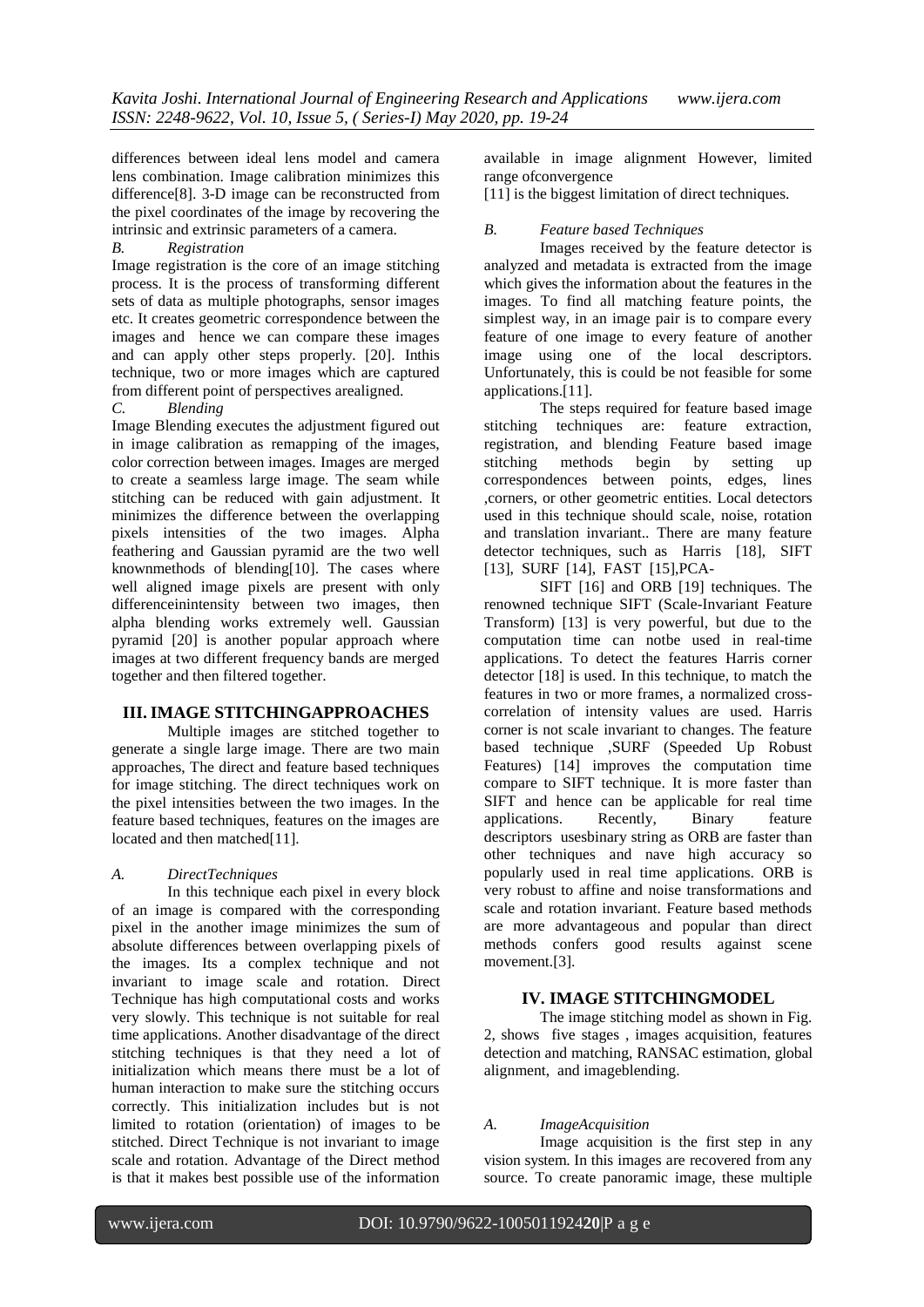images are acquired using three methods, shown in Fig.3.Images can be captured by camera rotating with its vertical axis keeping optical centre fixed, keeping camera parallel to scene or by using handheld camera[20].



**Fig.2**: Image Stitching model

#### *B.* Features Detection andMatching

This is the second main stage in image stitching process. Concept used in the feature detection is that instead of looking at the full image, it selects some distinct points present in the received image and then accomplish a analysis using any one of the method..In real time applications such as video stabilization, visual SLAM, matching higher speed for feature detection in the image is a critical task. In such applications processing for Detection of features, Description and Matching should be as fast as possible. Better feature matching between two images, corners play an important role, as they are more stable against the changes in the viewpoint.

The local feature descriptors provides a pixel information of the image pair. These descriptors are to be robust to localization errors, and able to provide the information about pixel intensity with its location in the image [24]. The characteristics of local descriptor is that, it should be invariant to scale, rotation and translation. It should be also invariant to presence of noise, affine transformation,

and blur. Local descriptors must be enough powerful against illumination changes, clutter and occlusion. There are many features descriptors such as SIFT [22], PCA-SIFT [16], SURF [14], HOG [17], Pyramidal HOG (PHOG),GLOH

[23], and Pyramidal Histogram Of visual Words (PHOW).

## *C. Homography using RANSAC*

After detection of features from local descriptors, the objective of this stage is to find overlapping or matching images. In this stage, neighbourhood of the one picture to another picture, and find the correctly feature matching set

[25] .RANSAC (RANdomSAmpleConsensus) is a robust, nondeterministic estimation procedure. It uses the minimum set of sampled correspondents to find the best solution and estimate parameters for Homography. RANSAC loop involves selecting four feature pairs (at random); compute Homography, compute inliers, keep largest set of inliers, and finally re-compute least squares H estimate on all of the inliers.

## *D. Globalalignment*

The most prominent technique used in Global alignment is the bundle adjustment. This is the most significant technique , in which a photogrammetric technique combines multiple images of the same scene to reconstruct accurate 3D image. To minimize the false registration between all pairs of images a globally consistent set of alignment parameters are to be findout.

In Global alignment, initial estimation of camera location and 3-D location features is computed. and then by applying iterative algorithm, bundle adjustment compute optimum values for the 3-D reconstruction of the camera position and the scene [26].

## *E. Blending andCompositing*

Blending and Compositing is the final step in image stitching model. This step provides a large single panoramic image by stitching two or more images with a selection of flat or cylindrical composite surface. Once the input images a registered with respect to each other , then final stitching of the image is to be done. After selection of composite surface cylindrical or flat, images are blend together to generate a full attractive panoramicimage.

### **V. LITERATUREREVIEW**

In the last many years, there are many researchers proposed algorithms, techniques, technologies for image stitching system. For example, Levin and Weiss [29] proposed several cost functions to improve the. quality of stitching.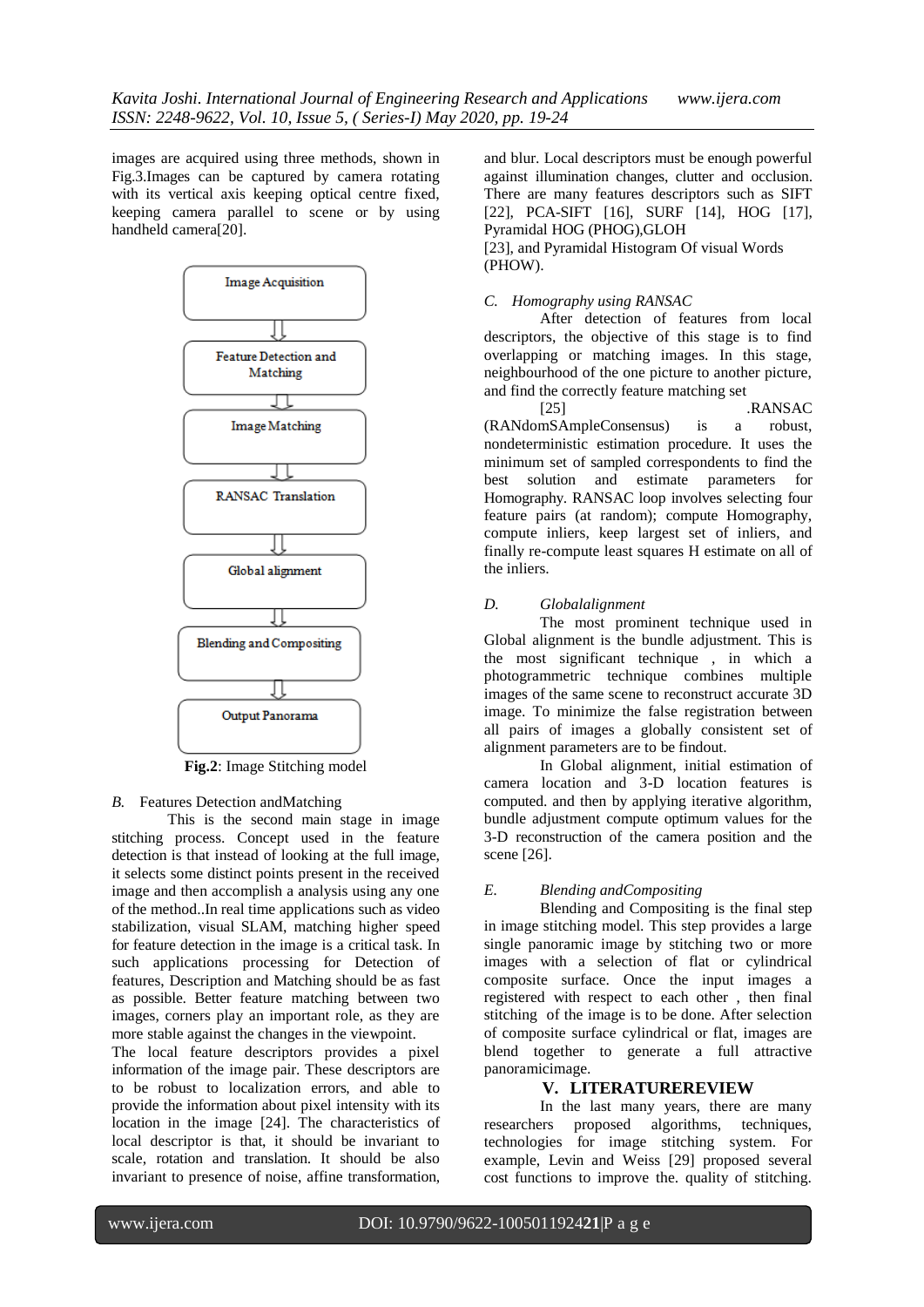Their approach is validated in the various applications, such as generation of panoramic images, in object blending, and for the removal of compression artifacts. The goal of a image stitching algorithm is to generate a visually acceptable panorama with two required properties. First, the stitched image and the input images should be as<br>similar as possible. geometrically and similar as possible, geometrically and photometrically. Second, the image produced should be seamless.

Authors proposed several algorithms with numerous cost functions to meet these requirements. To create attractive panorama the seam region should be invisible. The quality of stitching in the seam region is measured in the gradient domain. Brown and Lowe [32] utilizes the SIFT algorithm for a feature-based image stitching system. In the first step, SIFT features are extracted and matched between the images using panoramic recognition algorithm and then it finds overlapping or matching elements. It is necessary to match each image to a small number of neighboring images .It can offer a better solution for the image geometry. Then, a set of inliers is selected using RANSAC that are matched with aHomography between theimages.

The goal of the Color correction method is to transfer color properties from source to target image. Fabio Bellavia and Carlo Colombo Proposed a new framework for classifying the color correction[25]. Cheng-Ming,Shu-Wei, jyun-Hong introduced an efficient image stitching algorithm. It provides better image quality and requires less computational time for real time stitching for a continuous image sequences. For this they utilized dominant frames instead of all. Michael DuckjuneKim and Jun Ueda proposed[26] a rapidly moving robotic vision system to generate fast panoramic image. This vision system is used to receive blurry images and then recovered by real time de blurring method. These images are stitched together to create a panorama image using dynamic basedapproach

.This is applicable when the images are received at the rate of 30 frames per second. Chuan Li a, Zhi-YongLiu,,n, Xu Yang , Hong Qiao , Jian - Hua Su proposed an algorithm to improve the quality of noisy or contaminated images[31]. For concrete bridge inspection[33] , the current techniques are time consuming and dangerous. RenpingXie, Jian Yao\*, Kang Liu, Xiao huLu, Yahui Liu, Menghan Xia, QifeiZeng proposed a novel stitching method which combines 2 D and 3 D image location point features to reducedrift.

- I. CHALLENGESOFIMAGESTITCHING Challenges in the image stitching are suchas:
- Noisy or contaminated image is to be recovered with help of different filters andalgorithms
- There is need to reduce parallaxerror
- It is required to work on processing time for real time applications.
- A panoramic image is to be developed with invisibleseam

## **VI. CONCLUSION**

Image stiching is considered as an active research area in the fields of computer graphics and computer vision. Image stitching is applicable to various fields as real time applications, medical stitching, satellite images, wireless sensor networks, video stitching and many more. There are huge number of different algorithms for features detection and description. In this paper, a comprehensive study is offered on approaches used in image stitching and model of image stitching. Many algorithms are proposed to improve quality of noisy images or contaminated images to create a single ,large panoramic image. Image stitching is widely used in real time applications specifically in Telemedicine, guided surgery .In this field there is a scope to work on the issues like processing time required in real time applications. Also there is scope to develop algorithms to reduce parallax error, filters to recover noisyimage

## **REFERENCES**

- [1]. Ward, G. (2006). Hiding seams in high dynamic range panoramas. In R. W. Fleming, & S. Kim (Ed.), APGV. 153, p. 150. ACM. J. Clerk Maxwell, A Treatise on Electricity and Magnetism, 3rd ed., vol. 2. Oxford: Clarendon, 1892,pp.68–73.
- [2]. ] Lowe, D. G. (2004). Distinctive Image Features from Scale- Invariant Keypoints. International Journal of Computer Vision, 60, 91-110.K. Elissa, "Title of paper if known," unpublished.
- [3]. Szeliski, R. (2010). Computer Vision: Algorithms and Applications (1st Ed.). New York, NY, USA: Springer-Verlag New York, IncY. Yorozu, M. Hirano, K. Oka, and Y. Tagawa, "Electron spectroscopy studies on magneto-optical media and plastic substrate interface," IEEE Transl. J. Magn. Japan, vol. 2, pp. 740– 741, August 1987 [Digests 9th Annual Conf. Magnetics Japan, p. 301, 1982].
- [4]. Brown, L. G. (1992, Dec). A Survey of Image Registration Techniques. ACM Comput. Surv, 24(4),325-376.
- [5]. Arth, C., Klopschitz, M., Reitmayr, G., &Schmalstieg, D. (2011). Real-time selflocalization from panoramic images on mobile devices. ISMAR (pp. 37-46).IEEE.
- [6]. Ajmal, M., Ashraf, M., Shakir, M., Abbas, Y., & Shah, F. (2012). Video Summarization: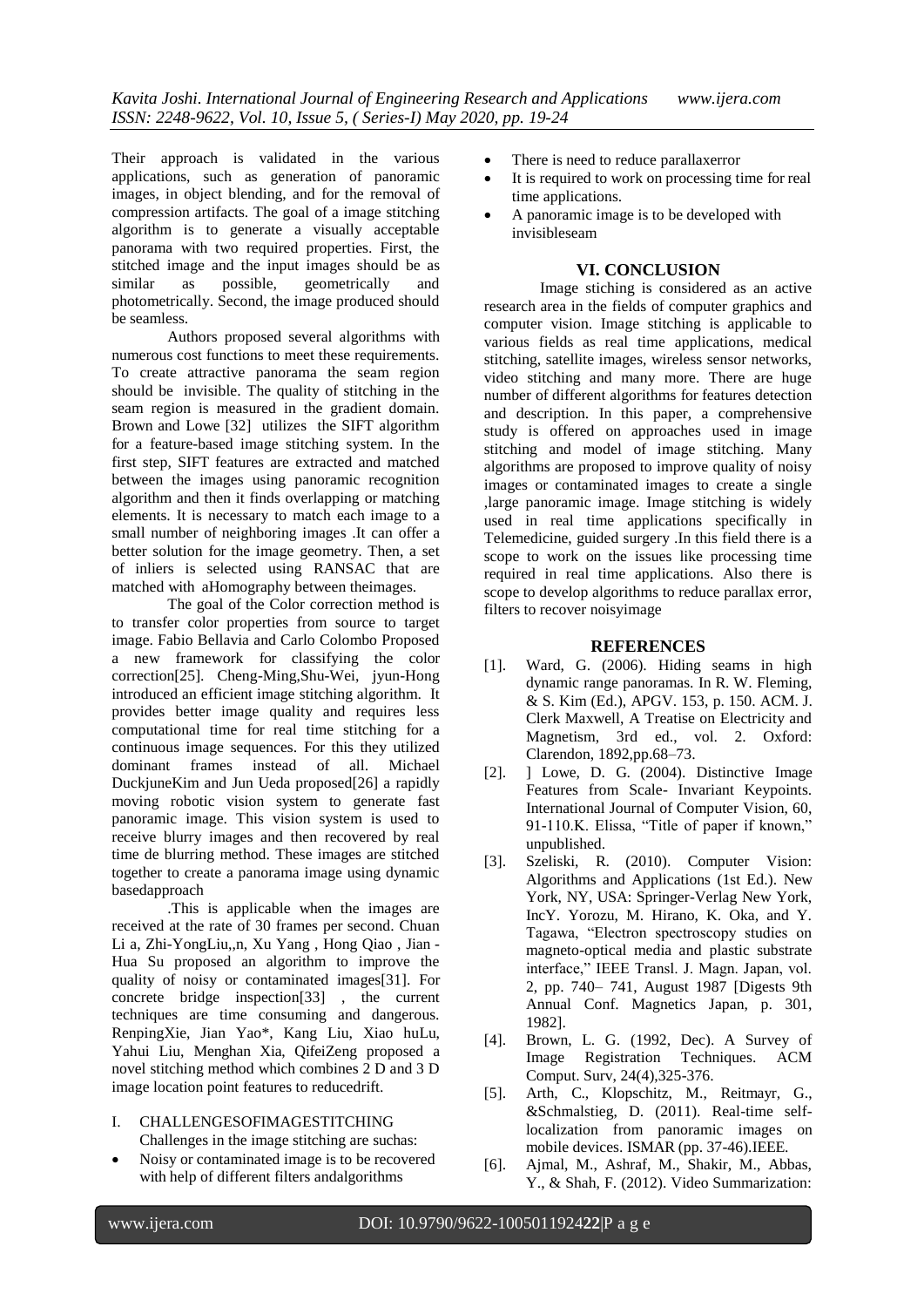Techniques and Classification. In L. Bolc, R. Tadeusiewicz, L. Chmielewski, & K. Wojciechowski (Eds.), Computer Vision and Graphics (Vol. 7594, pp. 1-13). Springer Berlin Heidelberg.

- [7]. WIKIPEDIA.(n.d.).http://en.wikipedia.org/wik i/File:Rochester\_NY.jpg.ttp://en.wikipedia.or g/wiki/File:Rochester\_NY.jpg
- [8]. K.Shashank, N. G. (MarCh 2014). A Survey and Review over Image Alignment and Stitching Methods. The International Journal of Electronics & Communication Technology (IJECT), ISSN: 2230-7109 (Online).
- [9]. Zhang, Z. (2000, Nov). A Flexible New Technique for Camera Calibration. IEEE Trans. Pattern Anal. Mach. Intell., 22(11), 1330- 1334.
- [10]. Deng, Y., & Zhang, T. (September 07, 2003). Generating PanoramaPhotos.
- [11]. Szeliski, R. (December 10, 2006). Image Alignment and Stitching. Tech.rep.
- [12]. Bergen, J. R., Anandan, P., Hanna, K. J., &Hingorani, R. (1992). Hierarchical Model-Based Motion Estimation. Proceedings of the Second European Conference on Computer Vision (pp. 237-252). London, UK, UK:Springer-Verlag.
- [13]. Yanfang Li, Y. W. (2008). Automatic Image Stitching UsingSIFT.
- [14]. Bay, H., Ess, A., Tuytelaars, T., & Van Gool, L. (2008, Jun). Speeded-Up Robust Features (SURF). Comput. Vis. Image Underst., 110(3),346-359.
- [15]. Rosten, E., & Drummond, T. (2006). Machine Learning for High- speed Corner Detection. Proceedings of the 9th European Conference on Computer Vision - Volume Part I (pp. 430-443). Berlin, Heidelberg:Springer-Verlag.
- [16]. Ke, Y., &Sukthankar, R. (2004). PCA-SIFT: A more distinctive representation for local image descriptors. (pp.506-513).
- [17]. Dalal, N., &Triggs, B. (2005). Histograms of Oriented Gradients for Human Detection. Proceedings of the 2005 IEEE Computer Society Conference on Computer Vision and Pattern Recognition(CVPR'05)Volume 1 -Volume 01 (pp. 886-893). Washington, DC, USA: IEEE Computer Society.
- [18]. Harris, C., & Stephens, M. (1988). A combined corner and edge detector. In Proc. of Fourth Alvey Vision Conference, (pp.147- 151).
- [19]. A.V.Kulkarni1, J. V. (September-2013). Object recognition with ORB and its Implementation on FPGA. International Journal of Advanced Computer Research,2277-7970.
- [20]. Mrs. Hetal M. Patel, A. P. (November- 2012). Comprehensive Study and Review of Image Mosaicing Methods. International Journal of Engineering Research & Technology (IJERT), Vol. 1 Issue 9, ISSN: 2278-0181. International Journal of Computer Applications (0975 – 8887) Volume 99– No.6, August2014
- [21]. Ebstam Adel, Mohammed Elmogy, Hazem Elbakry, based on Featura Extraction Techniques: A Survey, Intenational Journal of computer Applications (0975-8887), volume 99- No.6, August2014.
- [22]. FarajAlhwarin, C. W. (2008). Improved SIFT-Features Matching for Object Recognition. In E. Gelenbe, S. Abramsky, & V. Sassone (Ed.), BCS Int. Acad. Conf. (pp. 178-190). British ComputerSociety.
- [23]. Mikolajczyk, K., &Schmid, C. (2005, Oct). A Performance Evaluation of Local Descriptors. IEEE Trans. Pattern Anal. Mach. Intell., 27(10),1615-1630.
- [24]. Oyallon, E. (February 25, 2013). An analysis and implementation of the SURF method, and its comparison to SIFT.
- [25]. Fabio Bellavia , Carlo Colombo, (FEBRUARY 2018) IEEE TRANSACTIONS ON IMAGE PROCESSING, ,"Dissecting and , Reassembling Color Correction Algorithms for Image Stitching", VOL. 27, NO.2.
- [26]. Michael Duckjune Kim , Jun Ueda, IEEE/ASME, Transactions on Mechatronics, "Real-time panoramic image generation and motion de-blurring by using dynamic based robotic vision, DOI 10.1109/TMECH.2015.2511091,

IEEE/ASME Transactions onMechatronics

- [27]. Mrs. HetalM.Patel, A. P. (May 2013). Panoramic Image Mosaicing. International Journal of Engineering Research \&Technology,2278-0181.
- [28]. Brown, M., &Lowe, D. G. (2007, Aug). Automatic Panoramic Image Stitching Using Invariant Features. Int. J. Comput. Vision, 74(1),59-73.
- [29]. Anat Levin, A. Z., &Weiss, Y. (2000). Seamless Image Stitching in the Gradient Domain. The Hebrew University of Jerusalem.
- [30]. Deepak Jain, G. S. (2012). Image Mosaicing using corner techniques. International Journal of Engineering Research & Technology(IJERT).
- [31]. Chuan Li, Zhi-Yong Liu, Xu, Yang, Hong Qiao, Jian-Hua su, "Stitching contaminated images" ,2016 ELSEVIER, Neurocomputing,214(2016)829-836.